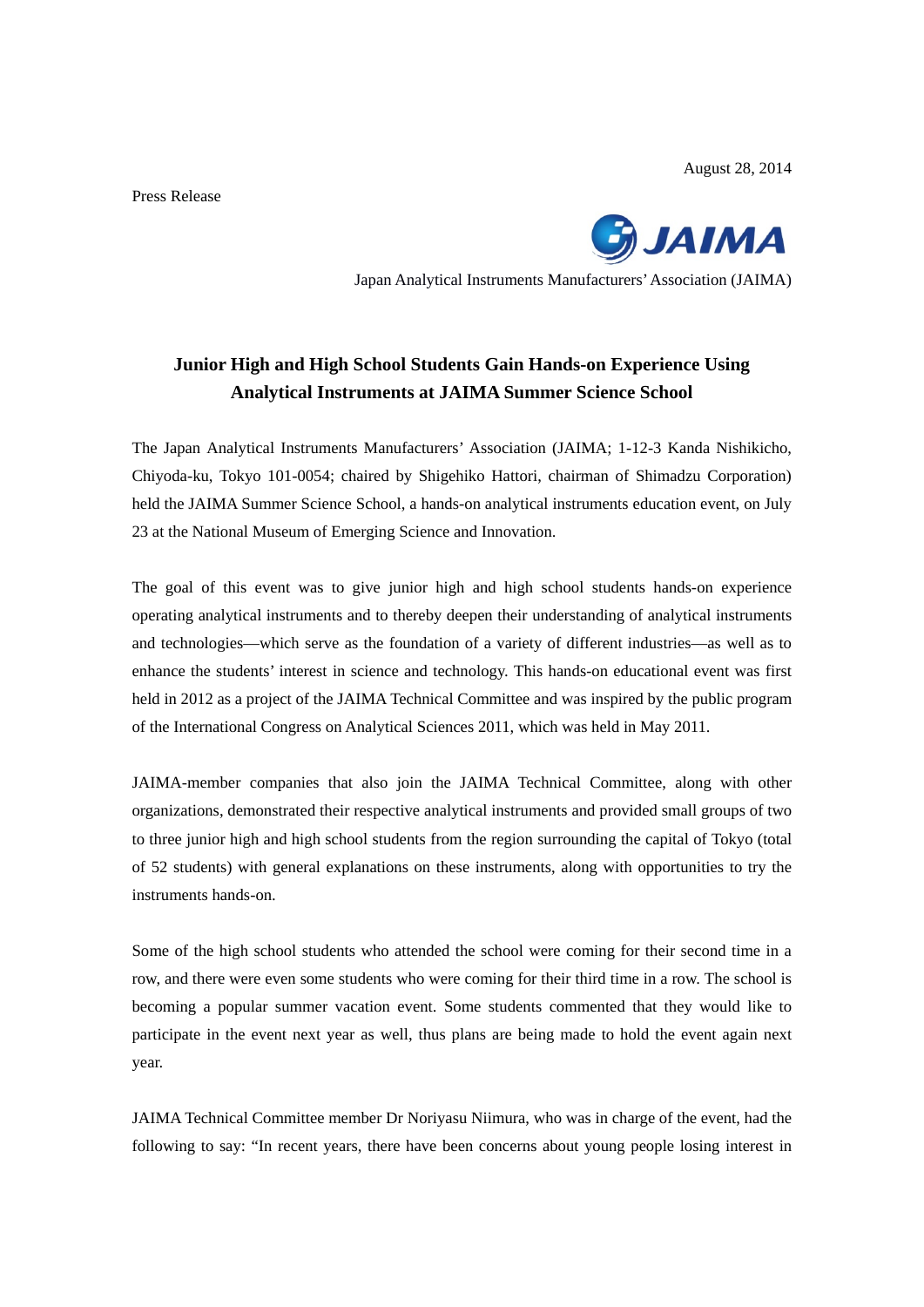science, but looking at the students who participated in the school this year, it felt to me like those concerns are somewhat without basis. Even when the explanations were difficult, the students listened to them with a keen ear, and I was struck by how they operated the analytical instruments as if they were playing a video game. I can't help but look forward to the future when thinking about how it is very possible that the students who participated in this year's school will one day significantly contribute to the development of Japan's science and technology."

The following section includes an overview of the event and information about the companies that participated.

## **Event Overview**

Date and time: July 23 (Wed.), 2014, 12:30 a.m. to 5:00 p.m. Location: National Museum of Emerging Science and Innovation, 7F, Conference Rooms 1–3 Participants: 52 students

Participating companies and equipment used

| Company name                                     | Equipment used                   |
|--------------------------------------------------|----------------------------------|
| Agilent Technologies Inc.                        | Gas chromatograph                |
| (Nitrogen generator: Peak Scientific Japan K.K.) | Fourier<br>transform<br>infrared |
|                                                  | spectrophotometer                |
| Otsuka Electronics Co., Ltd.                     | Capillary electrophoresis device |
| Thermo Fisher Scientific K.K.                    | Fourier<br>transform<br>infrared |
|                                                  | spectrophotometer                |
|                                                  | Desktop<br>nuclear<br>magnetic   |
|                                                  | resonance (NMR) spectrometer     |
| Shimadzu Corporation                             | High-performance<br>liquid       |
|                                                  | chromatograph                    |
| DKK-TOA Corporation                              | Ion chromatograph                |
| JEOL Ltd.                                        | Desktop electron microscope      |
| <b>JASCO</b> Corporation                         | Ultraviolet-visible              |
|                                                  | spectrophotometer                |
| Hitachi High-Tech Science Corporation            | Scanning probe microscope        |
|                                                  | Thermal analyzer                 |
| Hitachi High-Technologies Corporation            | Desktop electron microscope      |
| Horiba, Ltd.                                     | pH meter                         |
|                                                  | X-ray fluorescence spectrometer  |